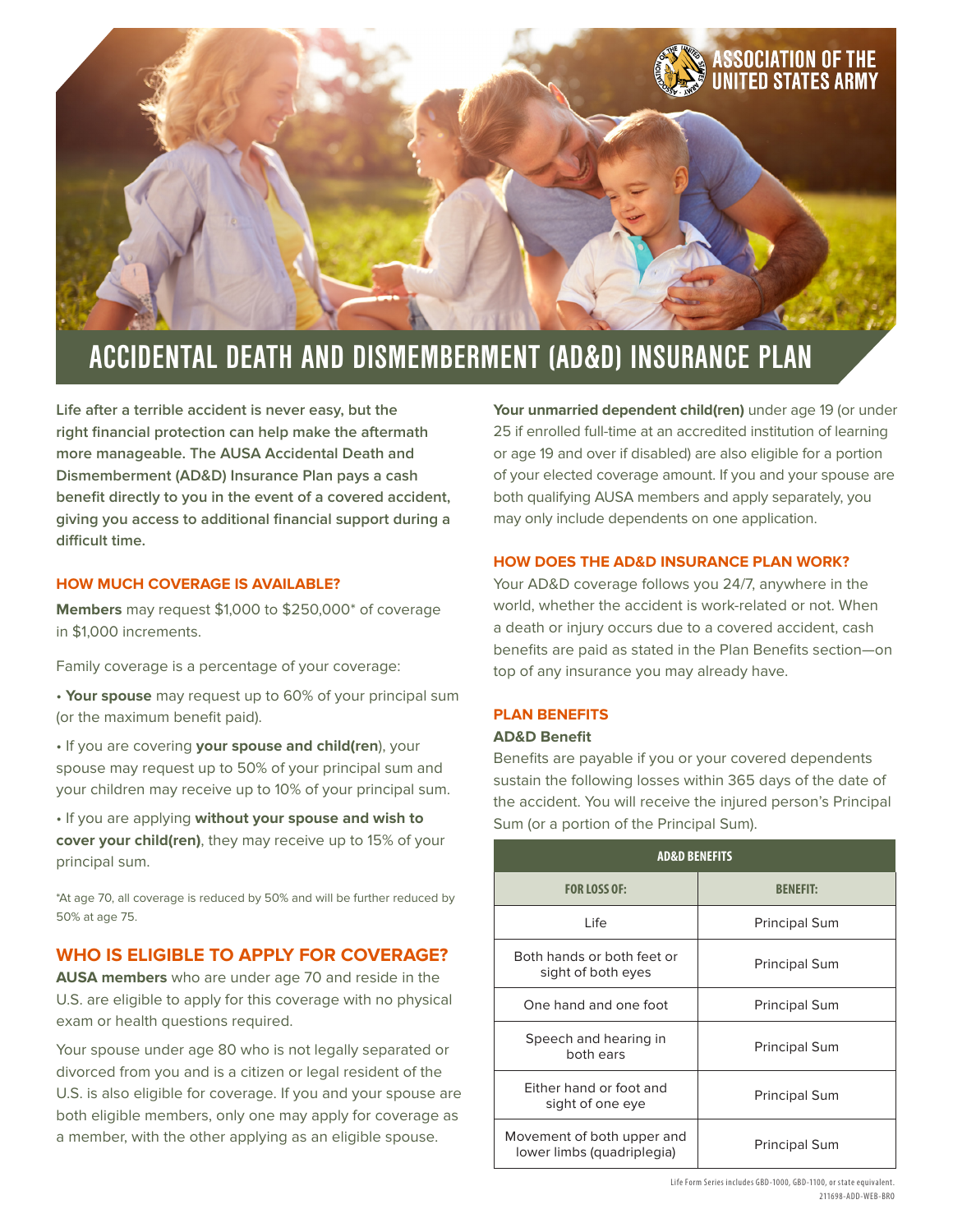| <b>AD&amp;D BENEFITS CONT'D</b>                                                  |                      |  |
|----------------------------------------------------------------------------------|----------------------|--|
| <b>FOR LOSS OF:</b>                                                              | <b>BENEFIT:</b>      |  |
| Movement of both lower limbs<br>(paraplegia)                                     | 75% of Principal Sum |  |
| Movement of three limbs<br>(triplegia)                                           | 75% of Principal Sum |  |
| Movement of the upper and<br>lower limbs of one side of the<br>body (hemiplegia) | 50% of Principal Sum |  |
| Either hand or foot                                                              | 50% of Principal Sum |  |
| Sight of one eye                                                                 | 50% of Principal Sum |  |
| Speech or hearing in<br>both ears                                                | 50% of Principal Sum |  |
| Movement of one limb (uni-<br>plegia)                                            | 25% of Principal Sum |  |
| Thumb and index finger of<br>either hand                                         | 25% of Principal Sum |  |

#### **Spouse Education Benefit**

If your spouse is covered, he or she will collect up to an additional \$4,000 in the event you pass away, provided he or she is not employed full-time and will use the benefits to help cover tuition for any institution of higher learning, or vocational training that could specifically qualify your spouse to gain employment in a new occupation. Spouse tuition expenses must be incurred within three years of the date of your death.

#### **Dependent Education Benefit**

Your covered dependent children are eligible for up to \$1,500 per year in education benefits in the event you pass away. They must be enrolled at an accredited institution of higher learning within 365 days after the date of your death. This benefit is payable for up to four years.

#### **AUSA AD&D INSURANCE PLAN BENEFIT RATES Premiums are billed annually.**

| <b>ANNUAL RATES PER \$1000</b> |        |  |
|--------------------------------|--------|--|
| <b>Member Only</b>             | \$0.66 |  |
| <b>Family</b>                  | \$0.93 |  |

## **MONTHLY RATES PER \$1000 Coverage Options & Benefit\*\* \$250,000\* \$200,000\* \$150,000\* \$100,000\* \$50,000\* Member Only** | \$13.75 | \$11.00 | \$8.25 | \$5.50 | \$2.75 **Family** \$19.37 \$15.50 \$11.62 \$7.75 \$3.87

\*Costs shown are based on monthly rates. Rates are not based on age. Rates and/or benefits may be changed on a class basis. For your convenience, after your initial payment, your monthly payment will be automatically deducted from your checking account.

\*\*At age 70, or if you are already age 70, all coverage is reduced by 50% and will be further reduced by 50% at age 75.

#### **PLAN DETAILS**

#### **When Coverage Starts**

Your coverage will become effective the first day of the month following receipt of your application and premium payment.

#### **When Coverage Ends**

**Your coverage** will end on:

**1)** the date the policy terminates

**2)** the premium due date or the next following date you

- cease to be an active AUSA member
- reach age 80;

**3)** the date you are no longer in a class eligible for coverage or the class is cancelled

**4)** the premium due date that you fail to pay any required premium, subject to the Individual Grace Period.

#### **Dependent coverage will end on:**

**1)** the date the policy terminates

**2)** the premium due date or the next following date:

- when your dependent child(ren) no longer meets the eligibility criteria
- when your spouse no longer meets the eligibility criteria or reaches age 80
- the required premium is not paid, subject to the Individual Grace Period provision

**3)** the date your coverage ends.

#### **30-Day Free Look**

If you are not completely satisfied with the terms of your Certificate of Insurance, you may return it, without claim, within 30 days. Your coverage will be invalidated, and you will receive a full refund—no questions asked!